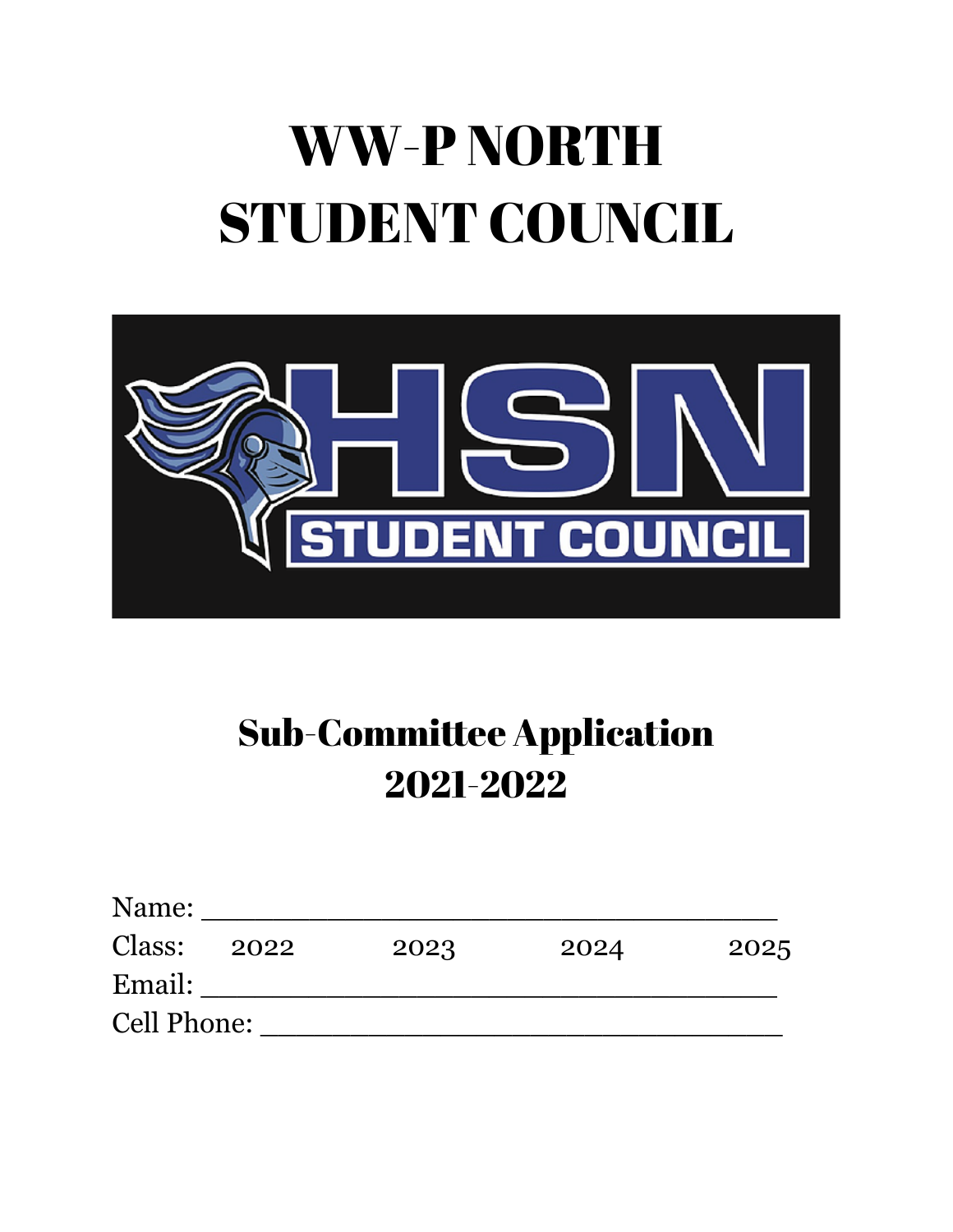*All Sub-Committee members are subject to the drug, attendance, and academic policies set forth for all Student Council Members, as outlined in the West Windsor Plainsboro High School North Student Council Constitution.*

*Responsibilities for Sub-Committee members will vary per class and per event/project. Please help us determine how best to allocate your skills by answering the questions below.*

*The term of the position is up to the discretion of you and your class council officers. After the application is complete, please hand it one of your class officers (President, Vice President, Secretary, or Treasurer), and email [wwpnorthstuco@gmail.com](mailto:wwpnorthstuco@gmail.com) saying you have done so, so we can add you to our mailing list.*

1) Why do you want to join student council?

2) What exposure have you had with student council (including elections)?

3) What do you believe the role of the Sub-Committee should be and how would you work with the rest of your class council?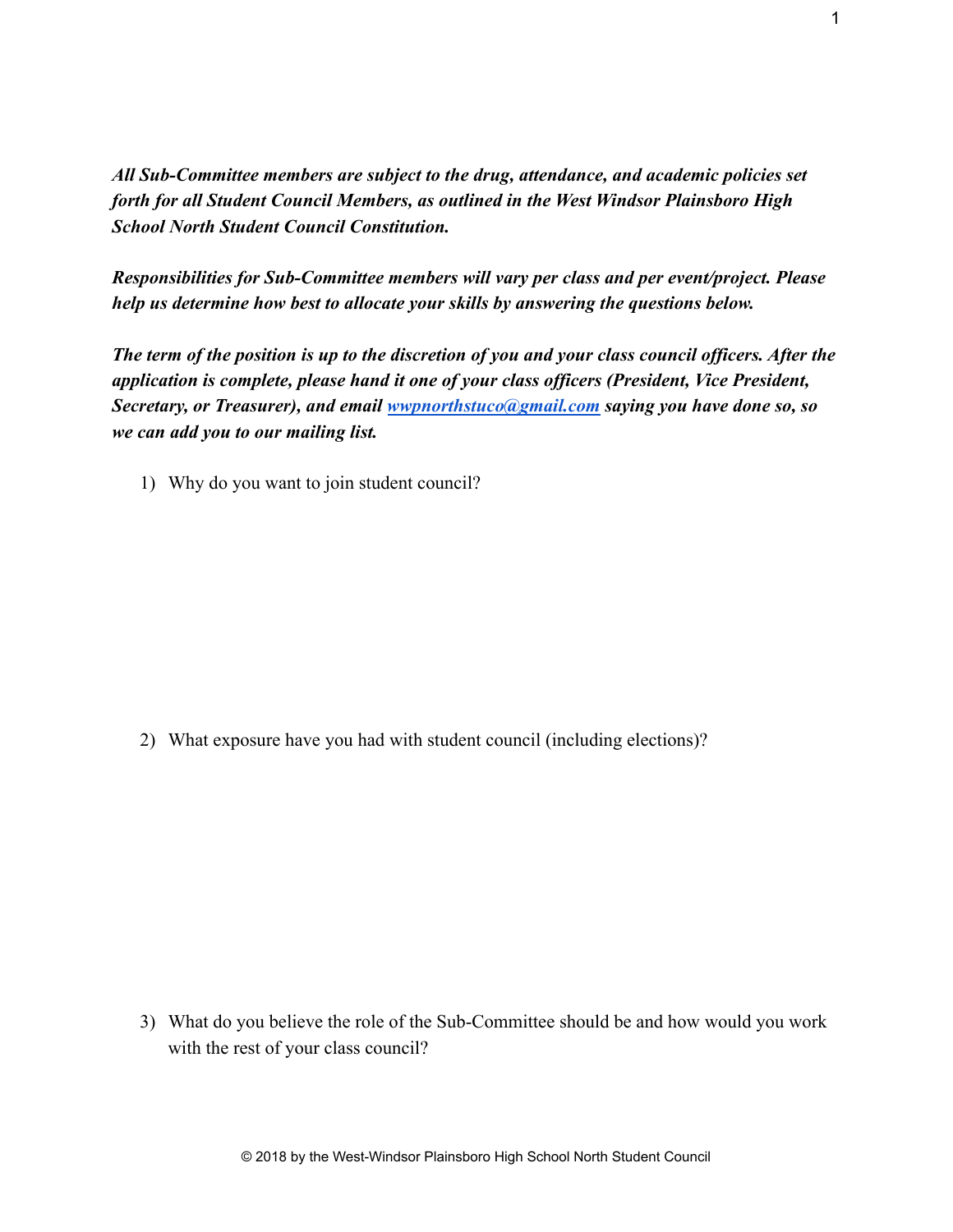4) What past experiences have prepared you for a position as such (include community service exposure, volunteer work, etc.)?

5) How much time are you willing to devote to student council? What other obligations do you have that may conflict with your role?

6) What unique talents or skill sets do you possess that may benefit the student council?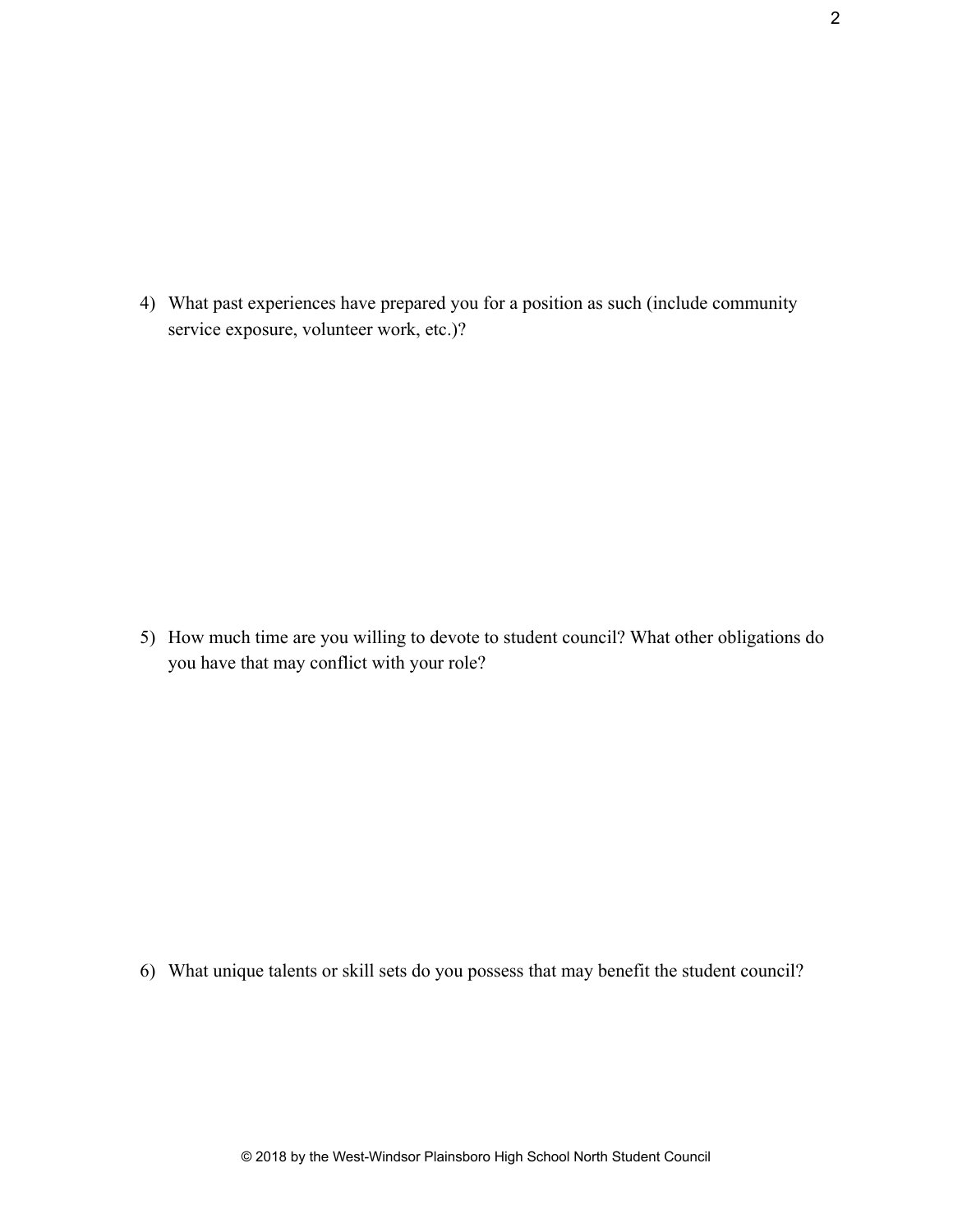7) What is your biggest weakness? How do you plan on overcoming this?

8) In what ways do you think the student council can improve in general?

Sub-Committee Candidate Signature: \_\_\_\_\_\_\_\_\_\_\_\_\_\_\_\_\_\_\_\_\_\_\_\_\_\_\_\_\_\_\_\_\_\_\_ Date: \_\_\_\_\_\_\_\_\_\_\_\_\_\_\_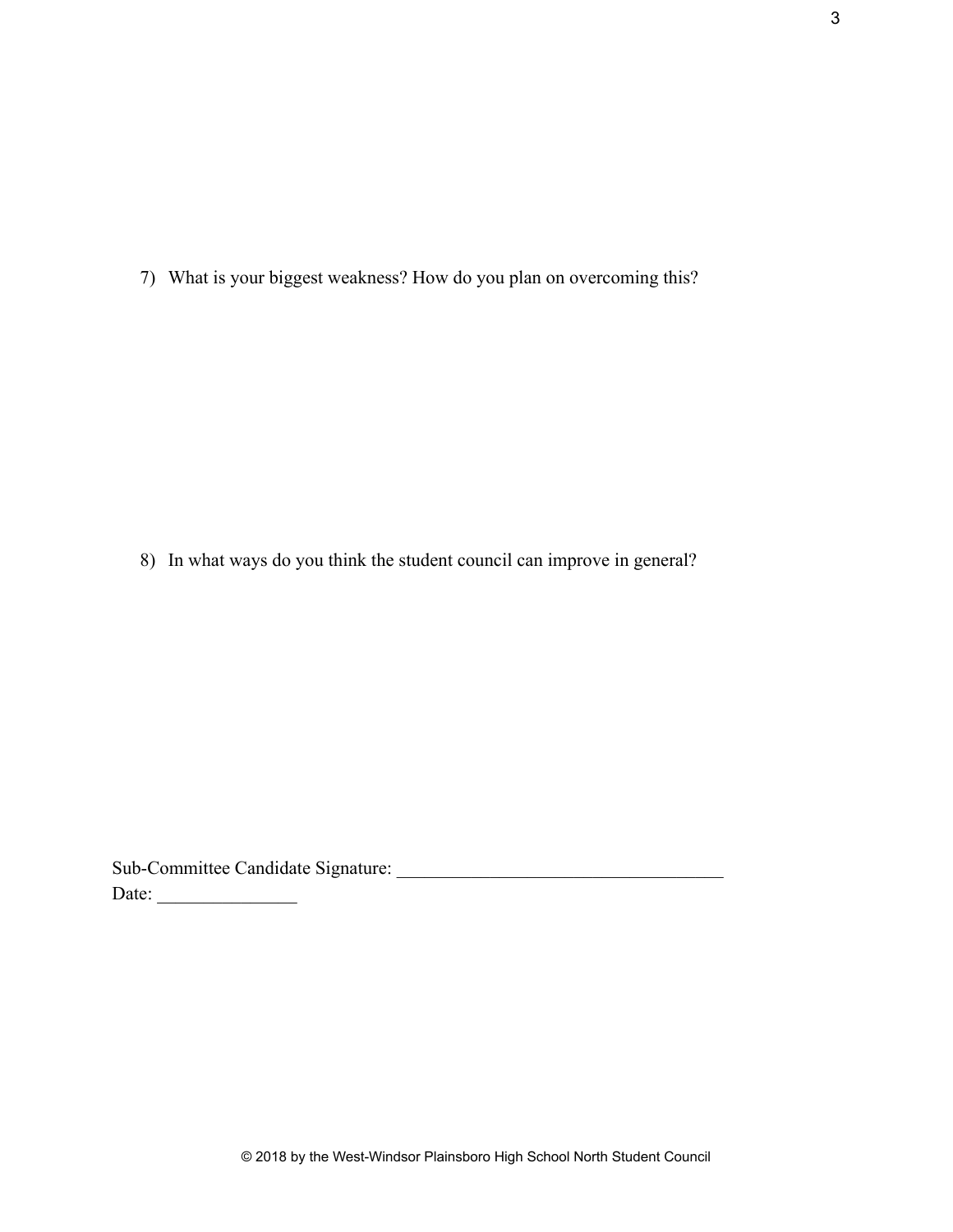# **Student Council Substance Abuse Agreement**

During the time a student is actively involved as a Student Council member, whether in an elected position or on a sub-committee, the use of controlled dangerous substances, alcohol and tobacco products will not be tolerated at any time, including in school, after school, and weekends.

#### **Disciplinary Action**

- **● Use of tobacco:** The first offense for use of tobacco products will result in a one-week suspension from participation of activities. The student is permitted to attend meetings but not organized events. The second offense for tobacco products will result in a one-month suspension from participation in activities. A third offense will result in exclusion from the council and all activities for the remainder of the school year.
- **● Possession or use of alcohol or controlled dangerous substances:** The first offense will result in a one-month suspension from participation in activities. The student is permitted to attend meetings. The second offense will result in exclusion from all activities for the remainder of the school year.
- **● Please be advised these penalties are minimums and can be extended by disciplinary action from school administration.**

#### **Student Signature**

I understand the above guidelines and agree to abide by them. It is also understood that if I do not follow these guidelines, I am subject to the outlined consequences.

| $\sim$<br>$\cdots$<br>Sigr<br>. |  |
|---------------------------------|--|
|                                 |  |

## **Parent Signature**

I have read above guidelines and I am aware of all provisions of these guidelines. It is understood that, if at any time during his/her term of office, my child does not follow these guidelines, he/she is subject to the outlined consequences.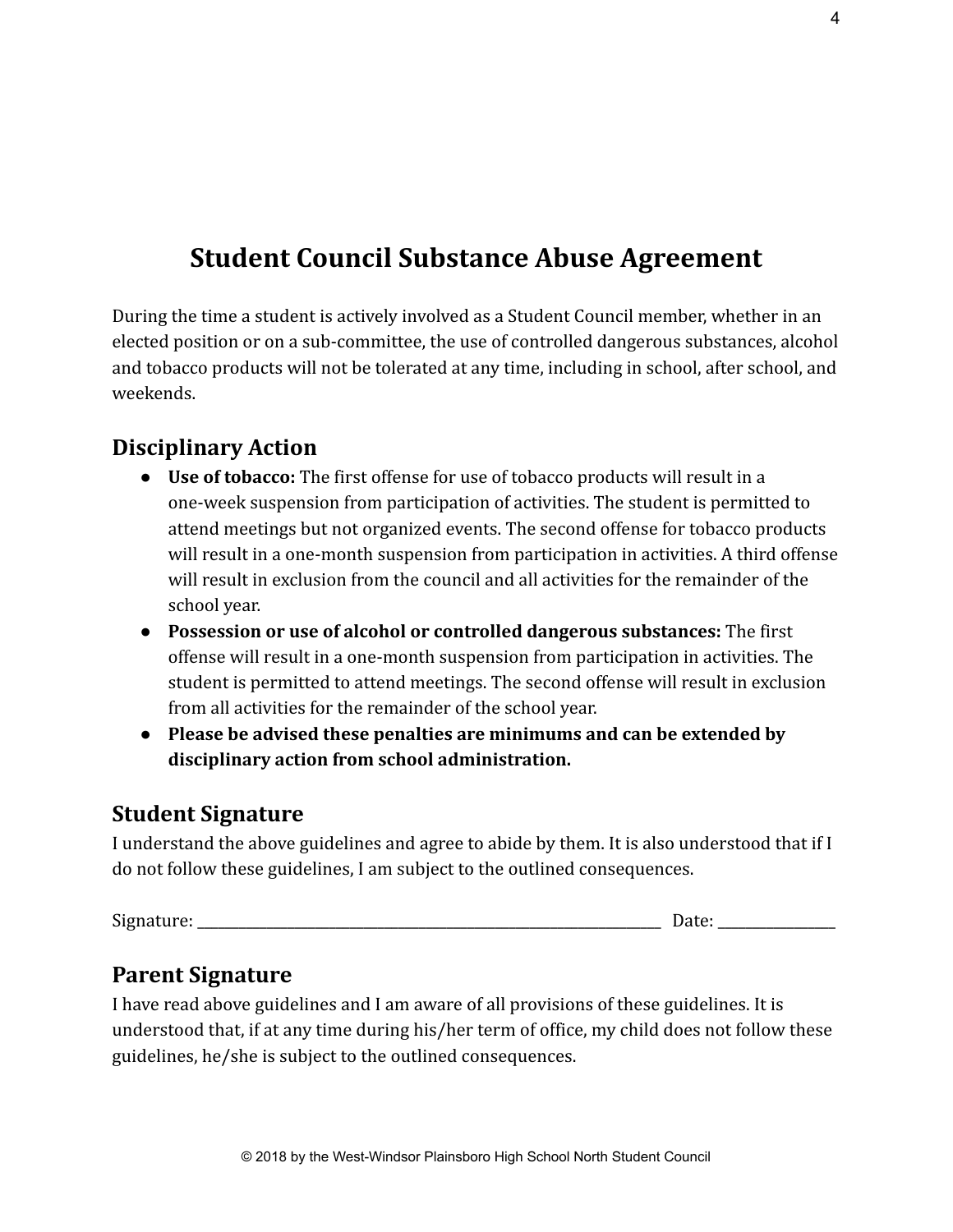# **Ten Facts about Student Council**

- 1. The amount of work in Student Council is ineffable. The time and commitment required may at times be overwhelming; however, the experience is rewarding.
- 2. Student Council can be underappreciated and misunderstood by the student body; therefore, it is the job of the representative and the officer to share with the student body the role of Student Council in the school.
- 3. Spirited members who are willing to market events and fundraisers are necessary to the success of Student Council.
- 4. Student representatives are integral to Student Council. Do not underestimate the position of a representative, as the class council officers and executive board both rely heavily upon the representatives to be the voice of the student body's opinions and concerns.
- 5. Student Council is a team-oriented group. Every member must be willing to help when there is a need.
- 6. If there is a lack of commitment or cooperation between members, no work can be accomplished. The success of the group depends on the willingness of each member to pull their own weight.
- 7. Effective communication is essential for the success of Student Council.
- 8. Parents/legal guardians must support their child throughout his/her term in Student Council. By joining Student Council, it is understood that the parents/legal guardians are aware of all the responsibilities that Student Council requires of its members. This means all outside appointments have to be scheduled around the Student Council commitments, the calendar for which is posted ten months in advance.
- 9. It is encouraged to ask for help when necessary. It is better to ask for assistance than to be unaware of upcoming activities.
- 10. For those who are committed and proactive, Student Council is a lot of fun.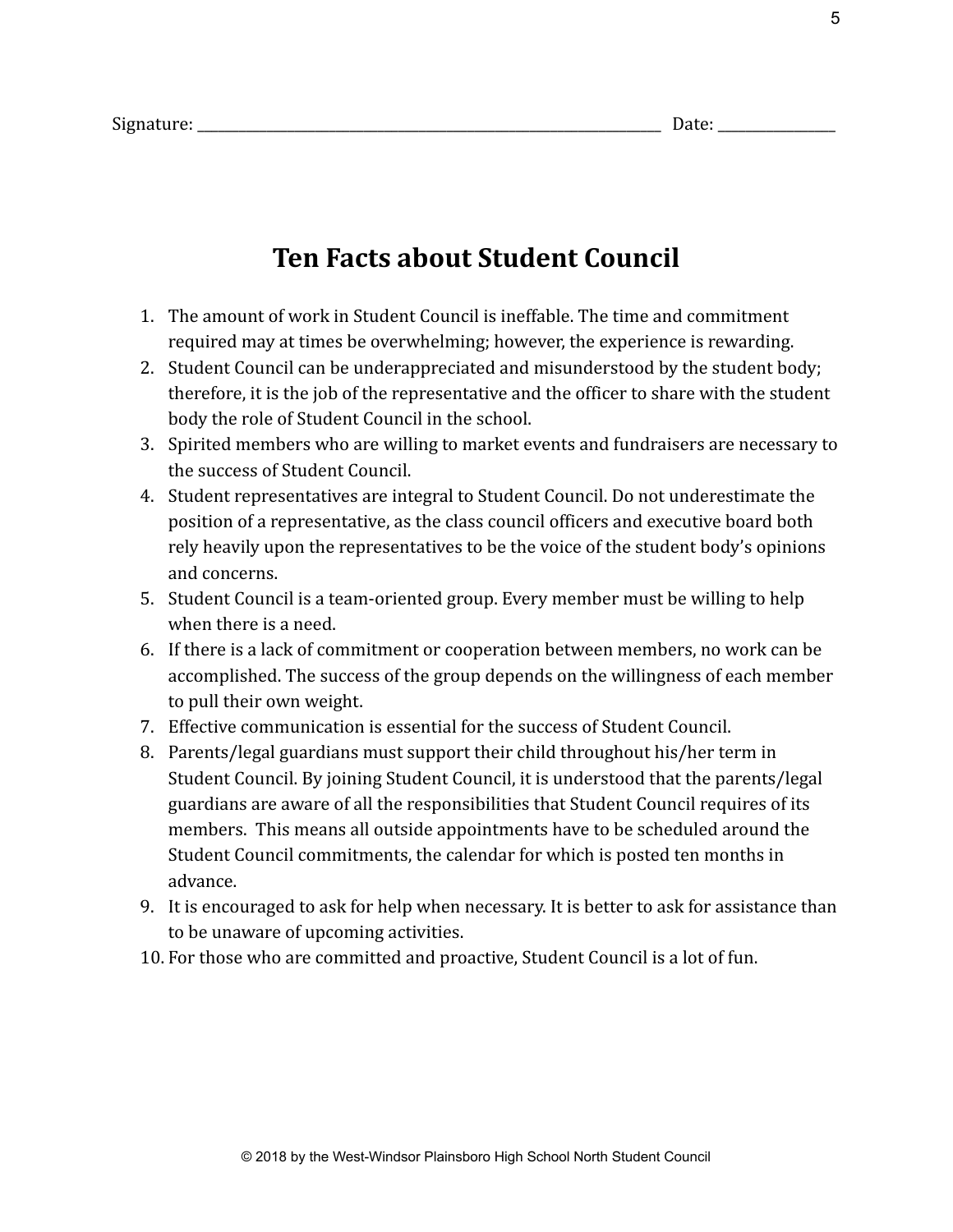# **Student Council Member Agreement**

I, \_\_\_\_\_\_\_\_\_\_\_\_\_\_\_\_\_\_\_\_\_\_\_\_\_\_\_\_\_\_\_\_\_\_\_\_\_\_\_\_\_\_\_\_\_\_\_\_\_\_, agree that if I choose to serve on a student council sub-committee, I will carry out the responsibilities and duties of that office to the best of my abilities. I understand that if I fail to fulfill those duties and responsibilities, I will be removed from office immediately. Furthermore, my parent(s)/legal guardian must agree to my decision to join Student Council and support me throughout my term. It is understood that my parents/legal guardians are aware of all the responsibilities that Student Council requires of its members, **including the "Ten Facts about Student Council".**

#### **Student Signature**

| $\sim$<br>1112<br>$\mathcal{L}$<br>$\overline{\phantom{a}}$ |     |
|-------------------------------------------------------------|-----|
|                                                             | u u |

## **Parent/Legal Guardian Signature**

I have read the election guidelines and I am aware of all provisions of these guidelines, including those concerning the use of controlled substances. It is understood that if my child does not follow these guidelines, he/she will forfeit his/her candidacy and office.

I understand that my child's participation on Student Council is an unreasonable commitment. For my child, it involves an enormous number of hours after school and on weekends. It involves being at an event before anyone else and staying after everyone else has gone home. It involves mandatory fundraising. It means that my child may need transportation to and from school that is inconvenient to me and, by signing this, I am agreeing to provide for all transportation.

| $\sim$<br>218<br>11d1<br>.cuic. | $-$ 0.00 $-$<br>- |  |
|---------------------------------|-------------------|--|
|                                 |                   |  |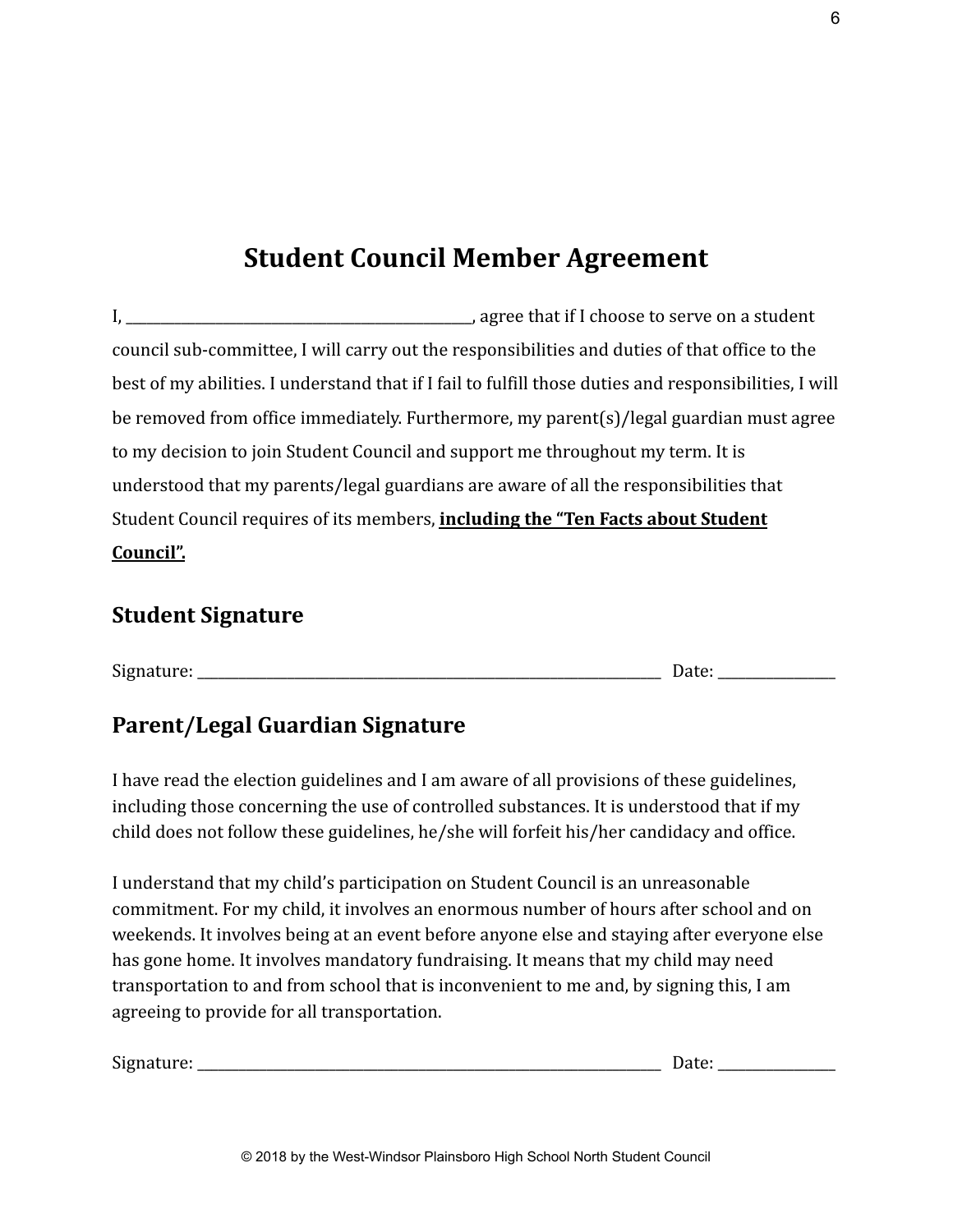# *Coordination of Activities other than Student Council:*

Please list all activities you are involved in or hope to be involved in that are not Student Council related and then rate the importance and priority of these activities as they relate to your life. This includes outside volunteer activities, as well as advanced music programs, advanced tutoring programs, sports, other clubs and activities and so forth. Please note, you may say that two activities are rated the same scale of importance. Please use a Likert scale where 1 is the least important or lowest priority and 10 is the most important or highest priority in your life.

| $\begin{array}{c} \hline \text{2.} \end{array}$                                                                                                                                                                                                                                                                                                                                                                                                                                                                                                      |  |
|------------------------------------------------------------------------------------------------------------------------------------------------------------------------------------------------------------------------------------------------------------------------------------------------------------------------------------------------------------------------------------------------------------------------------------------------------------------------------------------------------------------------------------------------------|--|
|                                                                                                                                                                                                                                                                                                                                                                                                                                                                                                                                                      |  |
| $\begin{array}{c} \n4. \quad \text{---} \quad \text{---} \quad \text{---} \quad \text{---} \quad \text{---} \quad \text{---} \quad \text{---} \quad \text{---} \quad \text{---} \quad \text{---} \quad \text{---} \quad \text{---} \quad \text{---} \quad \text{---} \quad \text{---} \quad \text{---} \quad \text{---} \quad \text{---} \quad \text{---} \quad \text{---} \quad \text{---} \quad \text{---} \quad \text{---} \quad \text{---} \quad \text{---} \quad \text{---} \quad \text{---} \quad \text{---} \quad \text{---} \quad \text{---$ |  |
|                                                                                                                                                                                                                                                                                                                                                                                                                                                                                                                                                      |  |
| 6.                                                                                                                                                                                                                                                                                                                                                                                                                                                                                                                                                   |  |
|                                                                                                                                                                                                                                                                                                                                                                                                                                                                                                                                                      |  |
|                                                                                                                                                                                                                                                                                                                                                                                                                                                                                                                                                      |  |
|                                                                                                                                                                                                                                                                                                                                                                                                                                                                                                                                                      |  |
|                                                                                                                                                                                                                                                                                                                                                                                                                                                                                                                                                      |  |

Parent/Guardian Signature:

I understand that my child is participating in all of the above areas and I support my child's decision to participate in Student Council. I understand that my child's participation may